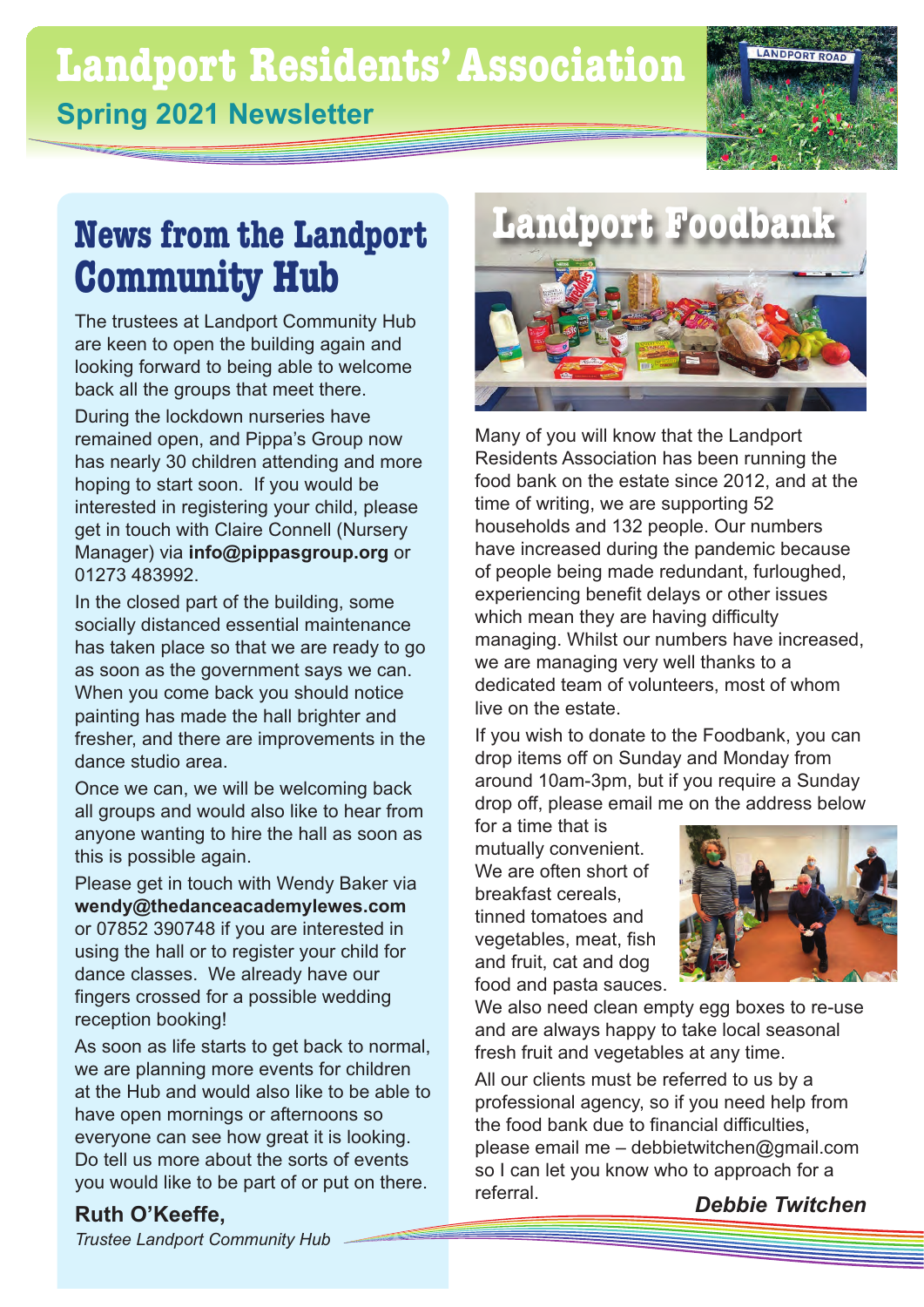### **Children's Christmas report** *by Wendy Baker*

I was thrilled to be able to organise and run an event at Christmas.

Usually there's the Easter egg hunt, roller discos, film afternoons and the BBQ on Eridge green, but in 2020 we were living through a pandemic and everything was cancelled, so Debbie and I put our heads together and agreed to put together a safe and fun community celebration.

On Sunday 20 December we hosted a virtual party via zoom, where we sang songs, played games and had lots of fun – there was even a guest appearance from Santa to wish all the children a Merry Christmas.

The Landport Residents Association made it all possible by funding 91 Christmas boxes which were delivered to children on the estate. Please keep an eye on the social media pages and look out for posters displayed on the estate with details of future events.



## **Vaccine update**

Vaccinations are on all of our minds and constantly on the news, but if you have any concerns, worries or you just need more information you

can get the most up to date and reliable updates on the East Sussex County Council website: **www.eastsussex.gov.uk**

### citizens advice

## **Citizens Advice**

The Citizens Advice offices are closed due to Covid-19 restrictions, but they are still

open for telephone and email enquiries. They provide free, confidential, and impartial advice to anyone living or working within the Lewes District area. They can help with:

- **Benefits** help with all benefits including specialist advice on Universal Credit.
- **Debt** specialist in-house money advisers to help with your debt.
- **Work** help with furlough, redundancy, and unfair dismissal.
- **Consumer** problems with your fuel bills, mobiles, and disputes.
- **Relationships** divorce, relationship breakdown and powers of attorney
- **Housing** homelessness, eviction, tenancy problems.
- *And much more…*

Call the admin number **01273 007557** and leave a message – you'll get a call you back within two working days - or call the Adviceline number – **0800 144 88 48**.

Email: **info@lewesCA.onmicrosoft.com** or check out the website for more information: **www.citizensadvice.org.uk**

## **Litter pick**

Before the pandemic, the Landport Residents Association were organising regular monthly litter picks on the last Sunday of the month. These were well



supported by people living on and off the estate and we managed to collect a great deal of rubbish every month. Sadly, it has not been possible to continue with regular litter picks due to lockdown restrictions making it difficult to organise safely.

We would love to get back to these organised sessions as soon as possible as they were a good way for people to join a physical activity that benefitted the estate, and then enjoy a cuppa and a chance to chat. But for the time being, we are asking people to kindly take responsibility for clearing up the rubbish in their

own road, or even just outside their front door. We can help by providing litter pickers to make it safer and easier for you, and hoops to go around a bin liner to make it easier to carry. Please contact me – debbietwitchen@gmail.com – if you need these.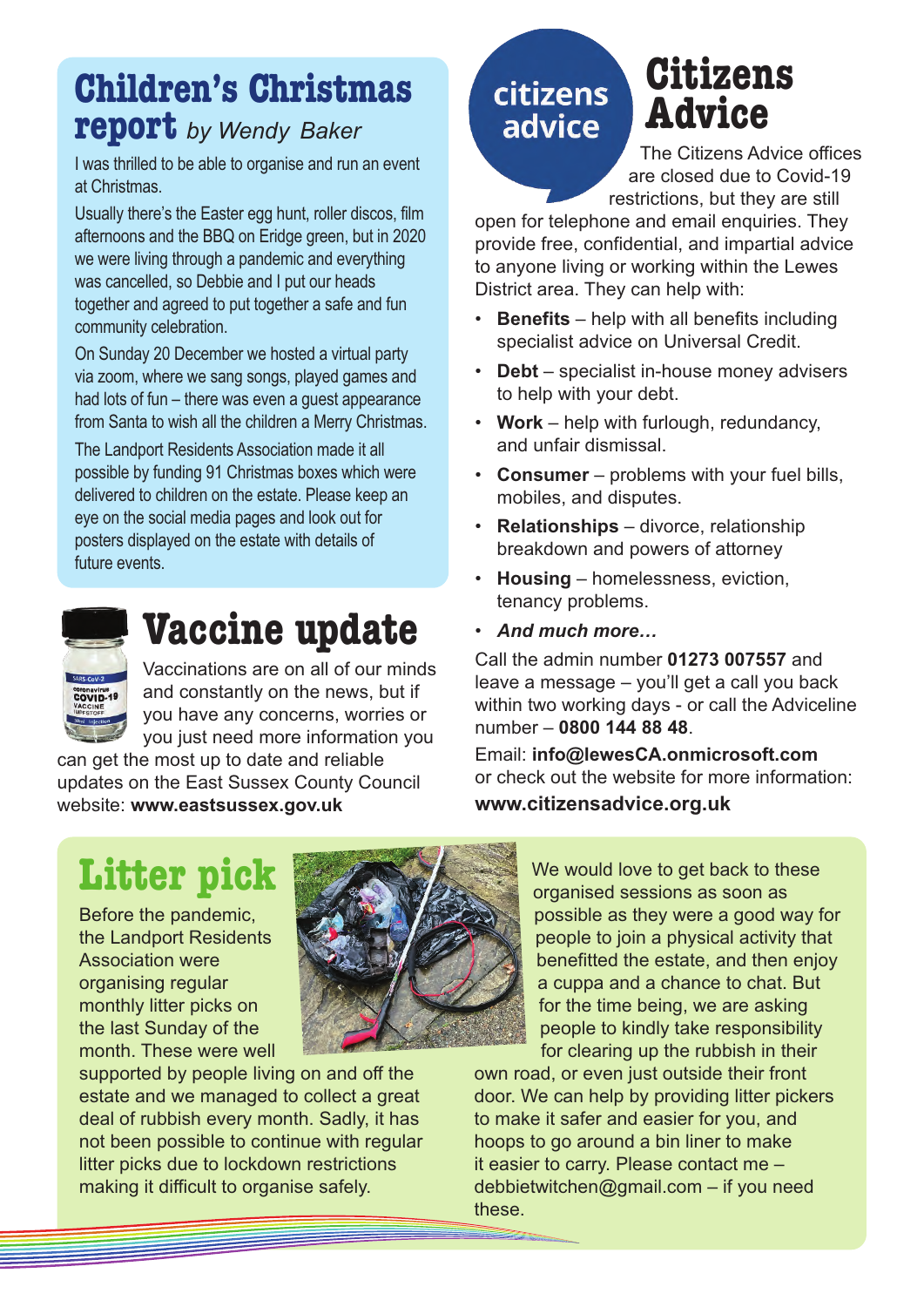## **To flush or not to flush…**

In January, some residents on the estate stepped out of their front doors to find

faeces, toilet paper, cotton wool pads and more swirling down the path in front of their houses.

For some this happens too often, particularly around Eridge Green where the sewer turns a corner. According to Southern Water this happens because residents are flushing the wrong things down the loo.

So, what is okay to flush? The answer is as little as possible! Stick to the basics: human waste and toilet paper only.

#### **Here is a list of things that are frequently flushed that should never be:**

- Facial tissues
- Sanitary napkins, tampons, condoms, or any non-organic material
- Baby wipes, disinfectant wipes, moist wipes, etc.
- Toilet bowl scrub pads
- Swiffer dusters
- Napkins (paper or cloth), paper towels
- Dental floss
- Sheet plastic, or plastic of any kind
- Nappies (cloth or disposable)

**Please think before you flush…**



If you have been seriously impacted by the Covid-19 pandemic, free counselling may be available to you. Sussex Community Counselling, part of Sussex Community Development Association have secured funding to offer free help to people whose lives have been affected by Covid-19 through bereavement, loss of job or income, heightened anxiety or recurrence of personal difficulties.

Anyone seriously affected by the pandemic is eligible for the support. An initial assessment is followed by six, weekly, free, 50-minute counselling sessions from one of our qualified counsellors which is delivered by phone or zoom.

If you who would like to access this free counselling, please call: 01273 519108 and speak to one of our staff (or leave a message as the phone is not attended 24/7). Alternatively, please email: counselling@sussexcommunity.org.uk We will then arrange for a telephone assessment.

### **A message from Sarah Cager**

*– Landport Estate Senior Caseworker* 

As you are aware, personal items must not be stored in the communal areas. Neighbourhood First are currently out and about reminding tenants and leaseholders about this and removing any items which pose potential a risk.

Due to concerns from residents reporting they have nowhere to store bikes within their homes, we would like to hear your views on whether communal bike shelters, like the one pictured, might be a solution.



If you'd like to share your view on this idea, please email Sarah Cager c/o **tenant.involvement@lewes-eastbourne.gov.uk** with the heading 'bike shed consultation'.